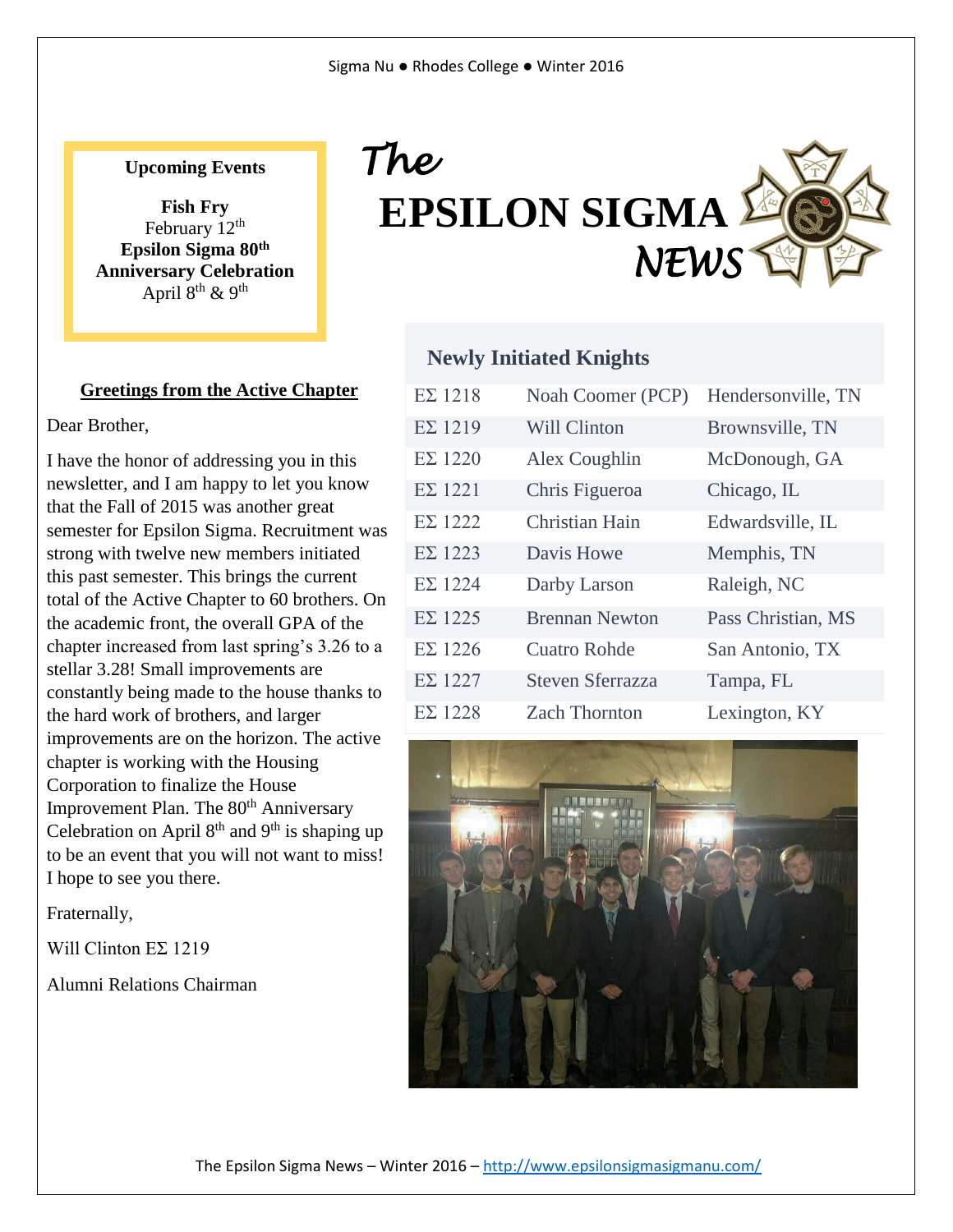#### Philanthropy Update

As members of Sigma Nu, we are always striving to espouse the values of Love, Truth, and Honor. Service to others is integral to living a life centered in these values. As such, our chapter has placed a major emphasis on bolstering our service and philanthropy efforts over the past year. To encourage participation in community service, we implemented a requirement of 6 service hours for each brother. This has been extremely successful, helping us to complete over 1,500 hours of service in 2015. To help brothers complete these hours, we have partnered with Rhodes College's community service program, the Kinney Program, to co-sponsor service events at the Ronald McDonald House. These events have not only provided excellent opportunities to serve the community, but have also provided brothers the chance to reflect on the importance of service to the community.

We have worked hard to increase our philanthropy initiatives over in the past year as well. Through a partnership with the Delta Delta Delta Sorority at Rhodes, we held the first annual Luau Fest, an event featuring live music and food trucks to benefit St. Jude Children's Research Hospital. We also participated in Relay for Life. In addition, many brothers in the chapter supported GlobeMed, a national, student-led, non-profit organization focused on combatting global health inequity, in their Annual 5K Run to raise money for clean-water filtration systems in rural Nicaragua. In the fall, our major philanthropy event was the Virgil Starks Benefit, an event held to raise money for a scholarship in honor of Virgil Starks, an honored graduate of the Epsilon Sigma chapter who went on to become the Senior Associates Athletics Director at Auburn University. We hope to continue to build on many of these first time events to continue building our service and philanthropy efforts in 2016.

Sam Jordan EΣ 1178

Philanthropy Chair



Brothers at the ΣN Co-Sponsored Kinney Gala



Brothers headed to volunteer at the Ronald McDonald House during the Martin Luther King, Jr. Day of Service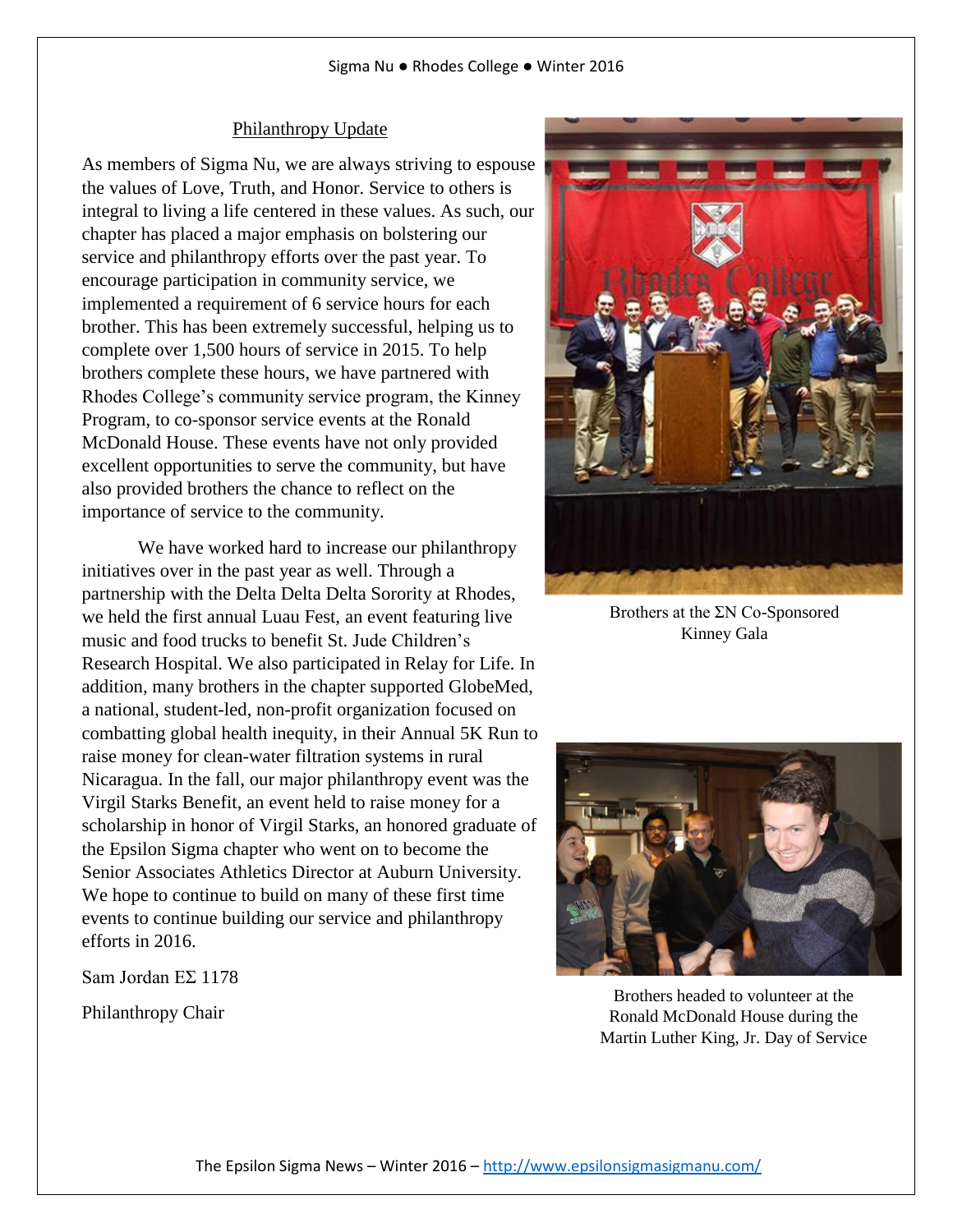# **Brother Spotlight**

A member of the Epsilon Sigma Chapter of Sigma Nu, Eric Jones, was chosen to enter the Finalist round of the 2016 Best of College & High School Photography. Jones, class of 2016, was chosen from a pool of 14,000 submissions to Photographer's Forum magazine of both college and high school photographers in both the United States of America and Canada.

Established in 1977, Photographer's Forum magazine is an award-winning quarterly publication dedicated to quality reproduction of photography in the United States and Canada. Each issue strives to facilitate communication and publication experience among emerging professionals.

Jones will soon find out whether he was awarded an Honorable Mention or within the top four photographers of all 14,000 submissions. His photograph was ranked within the College category of the 2016 Spring Photography Contest.

We at the Epsilon Sigma Chapter of Sigma Nu are incredibly proud of our extremely talented brother, and wish him well during the judges' deliberations. We know that no matter the decision, we have real talent residing within our chapter.

Jacob Hill EΣ 1206

Lt. Commander